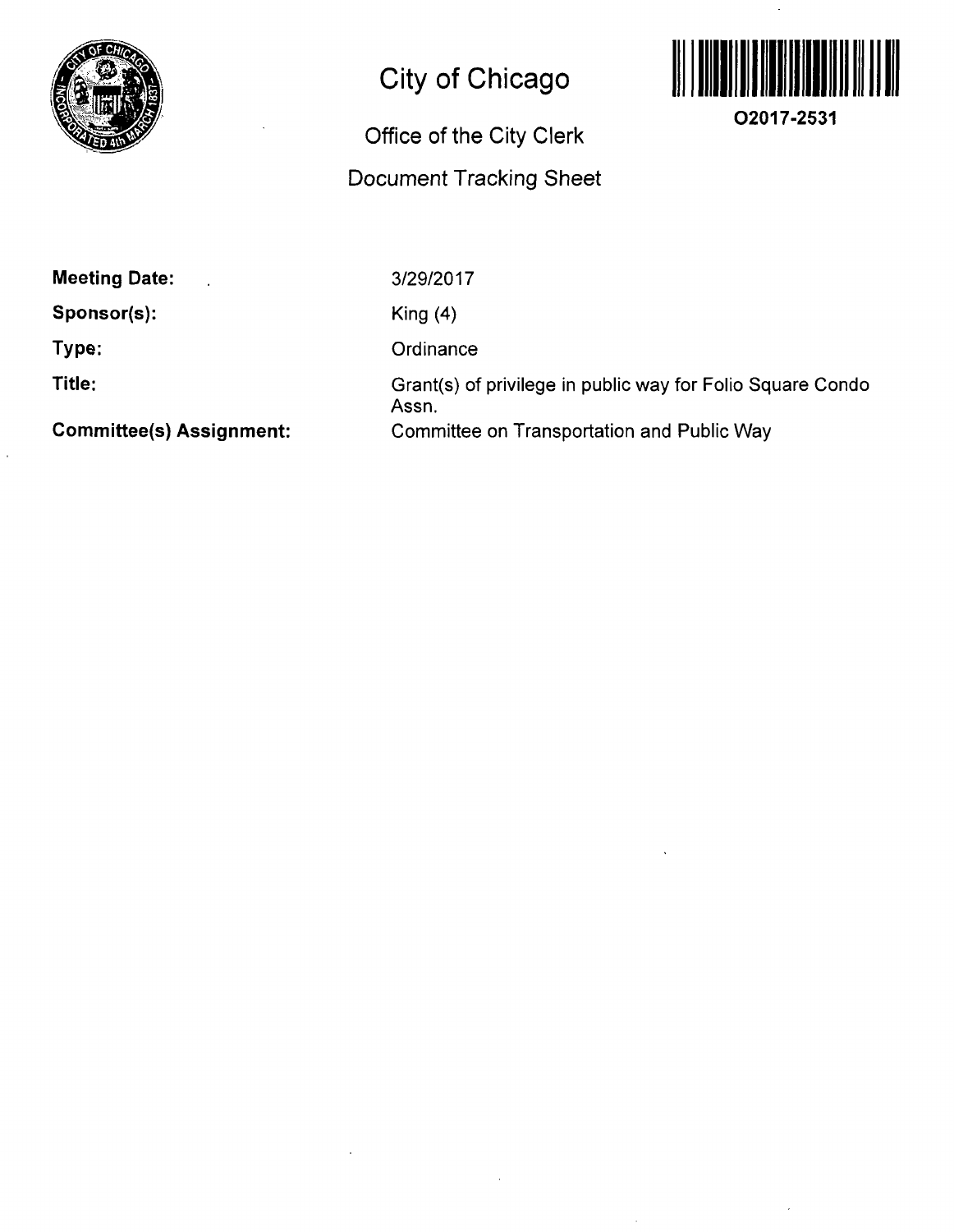### **ORDINANCE** FOLIO SQUARE CONDOMINIUM ASSOCIATION Acct. No. 291034-1 Permit No. 1126773

Be It Ordained by the City Council of the City of Chicago:

SECTION 1. Permission and authority are hereby given and granted to FOLIO SQUARE CONDOMINIUM ASSOCIATION, upon the terms and subject to the conditions ofthis ordinance to construct, install, maintain and use seven (7) Bollard(s) on the public right-of-way adjacent to its premises known as 124 W. Polk St..

Said Bollard(s) at W. Polk Street measure{s):

Seven (7) at one (1) foot in length, and one (1) foot in width for a total of seven (7) square feet.

The location of said privilege shall be as shown on prints kept on file with the Department of Business Affairs and Consumer Protection and the Office of the City Clerk.

Said privilege shall be constructed in accordance with plans and specifications approved by the Department of Planning and Development and Department of Transportation (Division of Project Development).

This grant of privilege in the public way shall be subject to the provisions of Section 10-28-015 and all other required provisions of the Municipal Code of Chicago.

The grantee shall pay to the City of Chicago as compensation for the privilege #1126773 herein granted the sum of five hundred twenty-five (\$525.00) per annum in advance.

A 25% penalty will be added for payments received after due date.

The permit holder agrees to hold the City of Chicago harmless for any damage, relocation or replacement costs associated with damage, relocation or removal of private property caused by the City performing work in the public way.

Authority herein given and granted for a period of five (5) years from and after Date of Passage.

Alderman Sophia King Kh Ward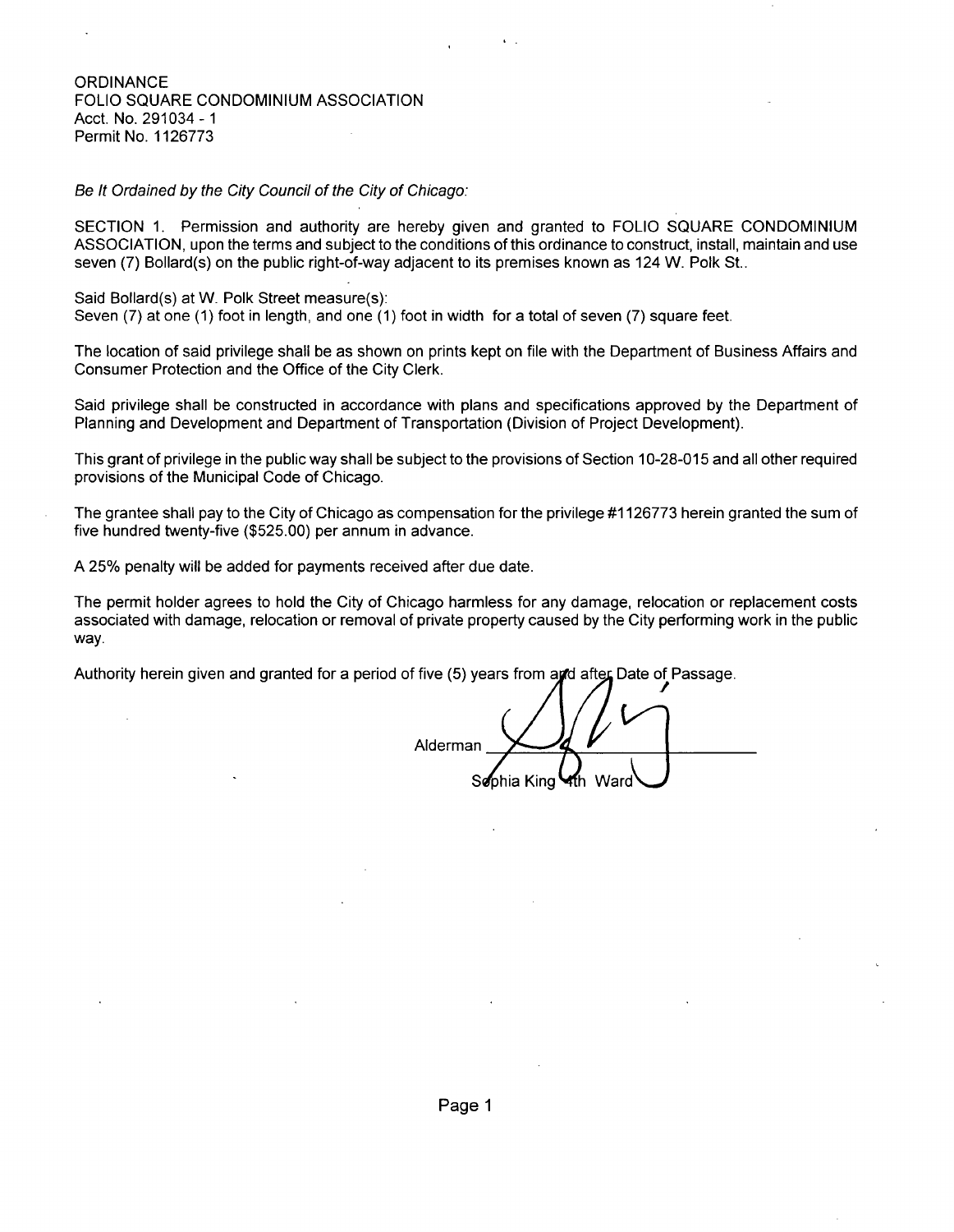$\sim$ 

 $\ddot{\phantom{a}}$ 

 $\mathcal{A}$ 

 $\bar{z}$ 



 $\mathcal{L}_{\mathcal{A}}$ 

 $\sim$ 

 $\sim$   $\sim$ 

 $\sim 10^{-10}$ 

 $\ddot{\phantom{a}}$ 

 $\label{eq:2.1} \frac{1}{\sqrt{2\pi}}\left(\frac{1}{\sqrt{2\pi}}\right)^{1/2}\frac{1}{\sqrt{2\pi}}\left(\frac{1}{\sqrt{2\pi}}\right)^{1/2}\frac{1}{\sqrt{2\pi}}\left(\frac{1}{\sqrt{2\pi}}\right)^{1/2}\frac{1}{\sqrt{2\pi}}\left(\frac{1}{\sqrt{2\pi}}\right)^{1/2}\frac{1}{\sqrt{2\pi}}\frac{1}{\sqrt{2\pi}}\frac{1}{\sqrt{2\pi}}\frac{1}{\sqrt{2\pi}}\frac{1}{\sqrt{2\pi}}\frac{1}{\sqrt{2\pi}}\frac{1}{\sqrt$ 

i.